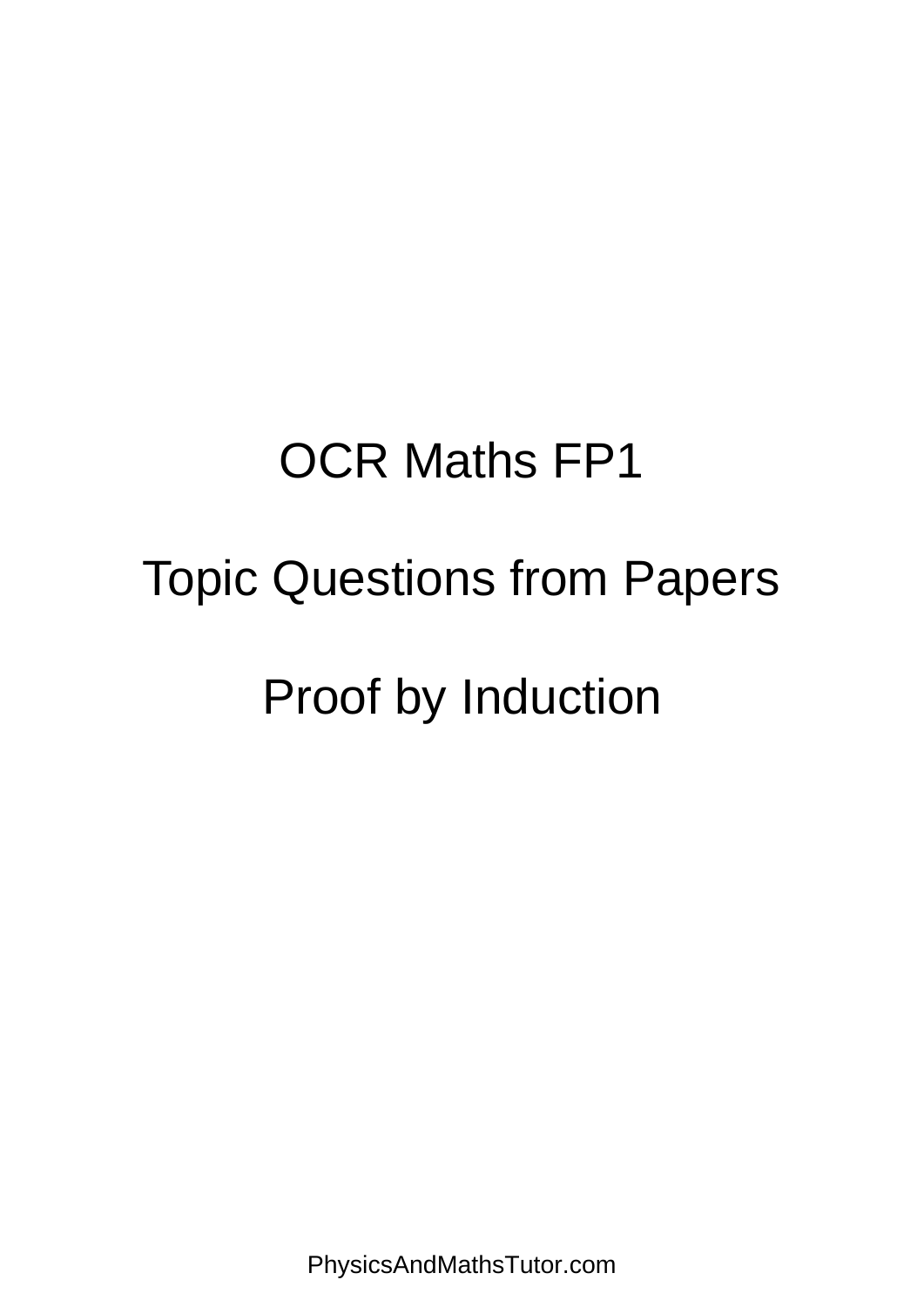**(iv)** Prove by induction that  $M^n = \begin{pmatrix} 2^n & 3(2^n - 1) \\ 0 & 1 \end{pmatrix}$ , for all positive integers *n*. [6] **1**  $M = \begin{pmatrix} 2 & 3 \\ 0 & 1 \end{pmatrix}$ **(iv)** Prove by induction that **<sup>M</sup>***<sup>n</sup>* <sup>=</sup> # <sup>2</sup>*<sup>n</sup>* <sup>3</sup>(2*<sup>n</sup>* <sup>−</sup> <sup>1</sup>) 0 1 \$, for all positive integers *<sup>n</sup>*. [6] *(Q9, June 2005)*  $(2^n - 3(2^n - 1))$  Express for indepting that  $\mathbb{Z}^n$   $(2^n - 3(2^n - 1))$  for all positive integers.  $( Q9, June 2003 )$ *n* ∑ *r* and *n <u>r</u>* 

PMT **2** Prove by induction that, for 
$$
n \ge 1
$$
,  $\sum_{r=1}^{n} r^2 = \frac{1}{6}n(n+1)(2n+1)$ . (92, Jan 2006)

3 The matrix **A** is given by 
$$
\mathbf{A} = \begin{pmatrix} 2 & 0 \ 0 & 1 \end{pmatrix}
$$
.  
\n(i) Find  $\mathbf{A}^2$  and  $\mathbf{A}^3$ . [3]  
\n(ii) Hence suggest a suitable form for the matrix  $\mathbf{A}^n$ . [1]  
\n(iii) Use induction to prove that your answer to part (ii) is correct. [4] (Q7, June 2006)

**PMT**  
\n**4** The sequence 
$$
u_1, u_2, u_3, ...
$$
 is defined by  $u_n = n^2 + 3n$ , for all positive integers *n*.  
\n**PMT**  
\n**(i)** Show that  $u_{n+1} - u_n = 2n + 4$ . [3]

*PMT*

(ii) Hence prove by induction that each term of the sequence is divisible by 2. 
$$
(Q6, Jan 2007)
$$

5 Prove by induction that, for 
$$
n \ge 1
$$
,  $\sum_{r=1}^{n} r^3 = \frac{1}{4}n^2(n+1)^2$ . [5] (Q2, June 2007)

**(ii)** Given that **<sup>C</sup>** <sup>=</sup> **AB**, where **<sup>A</sup>** <sup>=</sup> # 2 1 1 3 \$, find **<sup>B</sup>**−<sup>1</sup> ∑ *r*=1 **6** The sequence  $u_1, u_2, u_3, \ldots$  is defined by  $u_1 = 1$  and  $u_{n+1} = u_n + 2n + 1$ . **6**  $\frac{1}{2}$  arguments  $\frac{1}{2}$  arguments  $\frac{1}{2}$  arguments  $\frac{1}{2}$ 

(i) Show that  $u_4 = 16$ . [2] [2]  $[2]$  $u_4 = 16.$  $\mathbf{r} = \mathbf{r}$ 

 $\mathcal{L}$  and  $\mathcal{L}$  are the set of the set of the set of the set of the set of the set of the set of the set of the set of the set of the set of the set of the set of the set of the set of the set of the set of the set

(ii) Hence suggest an expression for  $u_n$ . [1]  $\sum_{n=1}^{\infty}$  $\begin{bmatrix} 1 \end{bmatrix}$ 

Use induction to prove that your answer to part  $(\mathbf{u})$  is correct. <sup>2</sup> <sup>+</sup> 3*r* <sup>+</sup> 1. [2] *(Q8, Jan 2008)* . [4] **4** (iii) Use induction to prove that your answer to part (ii) is correct. [4]<br>(3)  $(0.8 \text{ Jan } 2008)$ 

**(c)** Sketch, on an Argand diagram, the locus given by |\$ + 1|=|\$|. [2] *r*=1 ∑ *r* <sup>2</sup> <sup>=</sup> <sup>1</sup> *n*(*n* + 1)(2*n* + 1). [6] The matrix **A** is given by  $\mathbf{A} = \begin{pmatrix} 3 & 1 \\ 0 & 1 \end{pmatrix}$ . Prov Fix matrix A is given by  $\frac{3}{5}$   $\frac{1}{2}$  Drawn by induction that  $f_{\text{SUS}} > 1$ **7** The matrix **A** is given by  $A = \begin{pmatrix} 3 & 1 \\ 0 & 1 \end{pmatrix}$ . Prove by induction that, for  $n \ge 1$ , **7**

$$
A^{n} = \begin{pmatrix} 3^{n} & \frac{1}{2}(3^{n} - 1) \\ 0 & 1 \end{pmatrix}.
$$
 [6]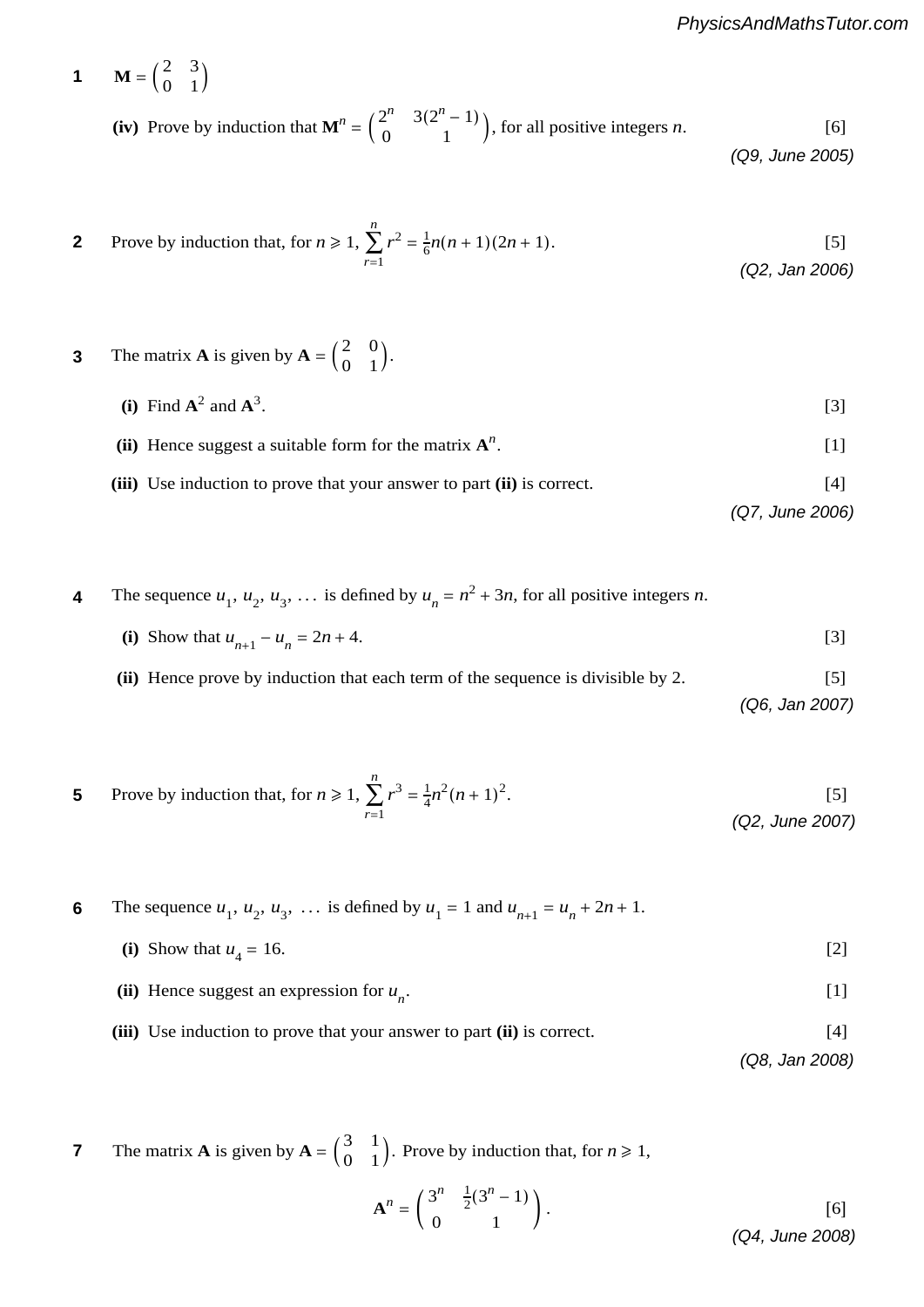8 It is given that 
$$
u_n = 13^n + 6^{n-1}
$$
, where *n* is a positive integer.

(i) Show that 
$$
u_n + u_{n+1} = 14 \times 13^n + 7 \times 6^{n-1}
$$
. [3]

(ii) Prove by induction that 
$$
u_n
$$
 is a multiple of 7. [4]

*(Q7, Jan 2009)*

| 9 | The sequence $u_1, u_2, u_3, $ is defined by $u_1 = 3$ and $u_{n+1} = 3u_n - 2$ . |                     |
|---|-----------------------------------------------------------------------------------|---------------------|
|   | (i) Find $u_2$ and $u_3$ and verify that $\frac{1}{2}(u_4 - 1) = 27$ .            | 131                 |
|   | (ii) Hence suggest an expression for $u_n$ .                                      | $\lfloor 2 \rfloor$ |
|   | (iii) Use induction to prove that your answer to part (ii) is correct.            | [5]                 |
|   |                                                                                   | (Q10, June 2009)    |

\n- **10** The matrix **M** is given by 
$$
\mathbf{M} = \begin{pmatrix} 1 & 2 \\ 0 & 1 \end{pmatrix}
$$
.
\n- (i) Find  $\mathbf{M}^2$  and  $\mathbf{M}^3$ .
\n- (ii) Hence suggest a suitable form for the matrix  $\mathbf{M}^n$ .
\n- (iii) Use induction to prove that your answer to part (ii) is correct.
\n

 $\alpha$  iv, ban  $\alpha$  by  $\alpha$ *(Q10, Jan 2010)* **3** Use an algebraic method to find the square roots of 3 + (6 2)i. Give your answers in the form *x* + i*y*, where

## *PMT*

*PMT*

*PMT*

*PMT*

11 Prove by induction that, for 
$$
n \ge 1
$$
,  $\sum_{r=1}^{n} r(r+1) = \frac{1}{3}n(n+1)(n+2)$ . (Q1, June 2010)

**2** The sequence  $u_1, u_2, u_3, ...$  is defined by  $u_1 = 2$ , and  $u_{n+1} = 2u_n - 1$  for  $n \ge 1$ . Prove l  $\frac{1}{n}$  **(i)**  $\frac{1}{n}$  (i)  $\frac{1}{n}$  (i)  $\frac{1}{n}$  (i)  $\frac{1}{n}$  (i)  $\frac{1}{n}$  (i)  $\frac{1}{n}$  (i)  $\frac{1}{n}$  (i)  $\frac{1}{n}$  (i)  $\frac{1}{n}$  (i)  $\frac{1}{n}$  (i)  $\frac{1}{n}$  (i)  $\frac{1}{n}$  (i)  $\frac{1}{n}$  (i)  $\frac{1}{n}$  (i)  $\frac{1}{n}$ **3** The sequence  $u_1, u_2, u_3, \ldots$  is defined by  $u_1 = 2$ , and  $u_{n+1} = 2u_n - 1$  for  $n \ge 1$ . Prove by induction that  $u_n = 2^{n-1} + 1$ . **[4] 12**  $\mathbf{r}$ that  $u_n = 2^{n-1} + 1$ . [4]

 $(Q3,$  Jan 2011)

13 Prove by induction that, for 
$$
n \ge 1
$$
,  $\sum_{r=1}^{n} \frac{1}{r(r+1)} = \frac{n}{n+1}$ . [5] (Q2, June 2011)

14 The matrix **M** is given by 
$$
\mathbf{M} = \begin{pmatrix} 3 & 0 \\ 2 & 1 \end{pmatrix}
$$
.  
\n(i) Show that  $\mathbf{M}^4 = \begin{pmatrix} 81 & 0 \\ 80 & 1 \end{pmatrix}$ .

(ii) Hence suggest a suitable form for the matrix  $M^n$ , where *n* is a positive integer. [2]

**5 (iii)** Use induction to prove that your answer to part (ii) is correct.  $\frac{1}{2}$  and  $\frac{1}{2}$  and  $\frac{1}{2}$  is to the set of  $\frac{1}{2}$ ∑  $\bigcup$  S<sub>t</sub> **(iii)** Use induction to prove that your answer to part **(ii)** is correct. **[4]** 

**(b)** Describe fully the geometrical transformation represented by each of the following matrices: <sup>4</sup><sup>π</sup>. **[3]** *(Q7, Jan 2012)*